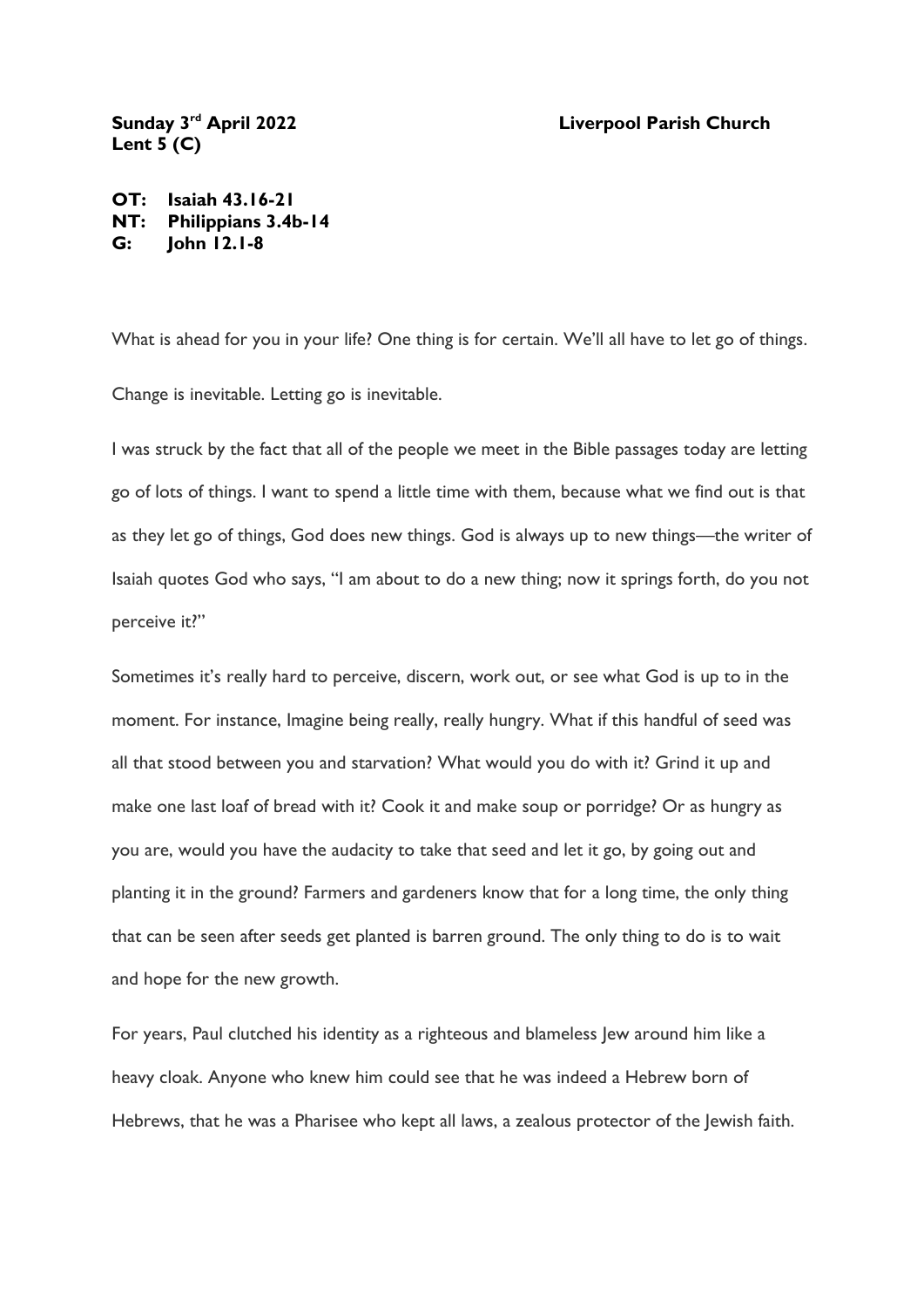We know that Paul had this cloak, his identity that he treasured, ripped from him that day on the road to Damascus, when he was blinded by a brilliant light and he heard God's voice asking him, "Saul, Saul, why do you persecute me?" Saul lost his old identity that day. Saul couldn't even see the barren ground that the farmer so hopefully watches. He couldn't see anything, because he was blind. Saul eventually got his sight back. God even gave him a new name—Paul. Paul let go of his old life and took up his new life as a follower of Jesus.

Paul experienced beatings, imprisonments, hatred, distrust, and betrayals as his new life in God unfolded. His new life must have seemed like barren ground at times—he could only wait on God with faith and hope as he endured all the suffering that he experienced because he had let go of the old and put on the new.

In today's gospel reading, Jesus is in Bethany, visiting his friends Mary, Martha, and Lazarus. Jesus had recently raised Lazarus to life after he had been dead and buried for several days. Now, Mary is holding in her hands a whole pound of costly perfume made with pure nard, an exotic plant that grew far away in the Himalayas. The Gospel doesn't tell us where Mary got this perfume, or when she bought it, but we can probably imagine that she has used it sparingly because it is a luxury. She has saved it like a wine connoisseur would save a rare fine wine by hiding it away in a wine cellar to share on some momentous occasion. She chooses today to give this away to anoint Jesus.

Imagine this scene. See Mary hold the bottle, hear Mary open the bottle, and observe her deliberately pour every last drop of this valuable substance onto the feet of Jesus. Smell the fragrance filling the room. Watch in disbelief as this valuable, fragrant liquid runs off Jesus' feet. What doesn't end up in Mary's hair as she wipes his feet runs onto the stone floor. The fragrance must have lingered in the house for months afterward, a reminder of Mary's extravagant wastefulness.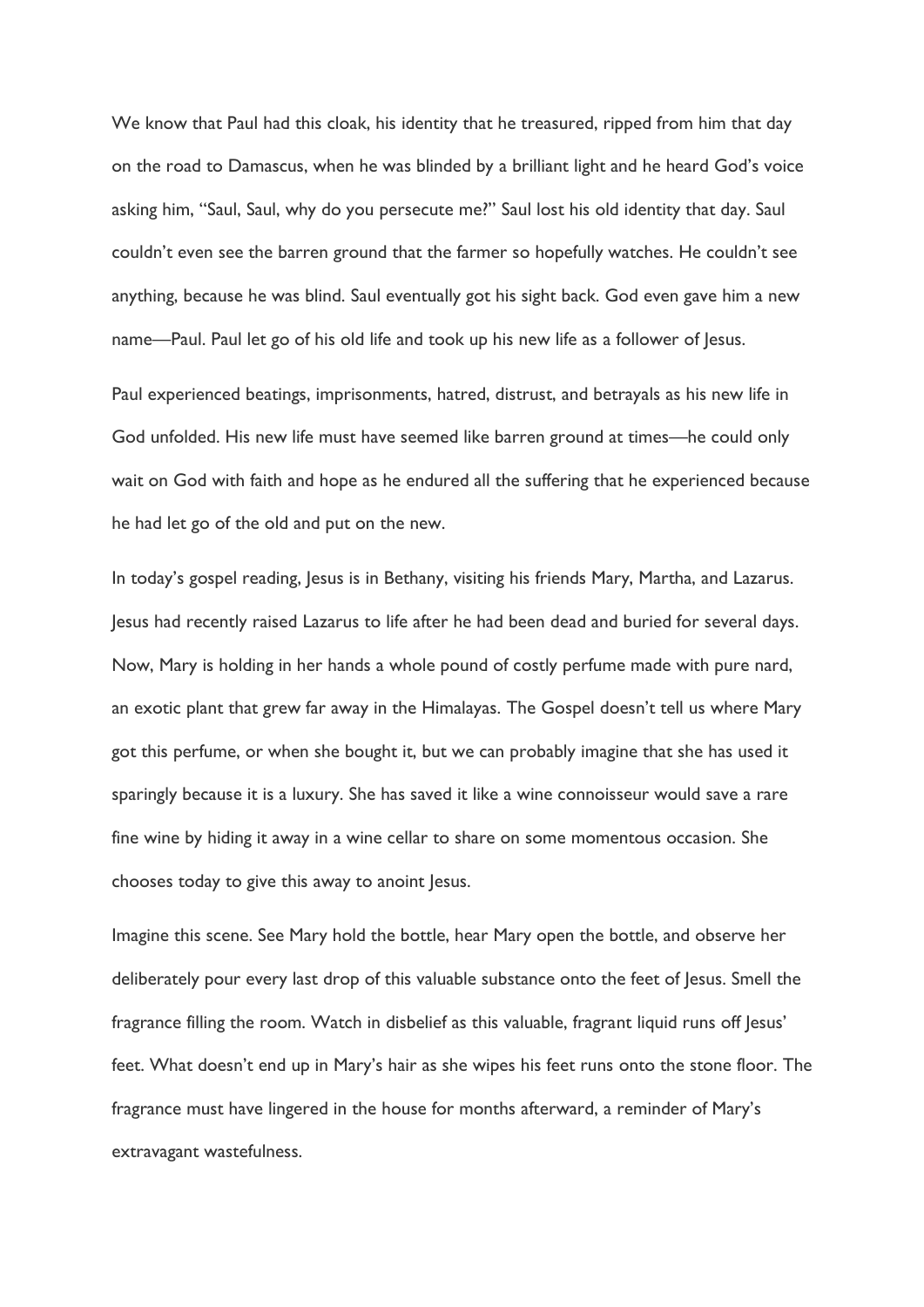So, what new things is God up to in each of these stories?

God took the last seeds that the Israelites planted in the barren ground, and as they waited in hope, God turned those seeds into an abundant harvest—sheaves of wheat that the Israelites brought in from the fields at harvest time with rejoicing.

Paul can't see what his new life will bring. But Paul waits with faith and hope for God to grow a new thing in him, and God has given him the grace to have only one desire left—as Paul puts it, "to gain Christ and to be found in him…to know Christ and the power of his resurrection and the sharing of his sufferings."

Paul waits faithfully for that new thing that God will do in him, the transformation of who he is into the person he will become, a person who forgets what lies behind and strains forward to what lies ahead—the prize of the heavenly call of God in Christ Jesus.

Paul could never have foreseen what an abundant harvest God would bring out of his difficult ministry to the Gentiles. An abundant harvest of believers grew up into new communities of faithful Christians spread far and wide. We are part of that harvest—we are descendants of these early Christians.

In John's Gospel, the new thing that God was about to do through the suffering and death of Jesus on the cross was not something that Mary could see as she anointed Jesus with her costly gift. She could only act in faith and in hope that God must be up to something new, even in the death of Jesus.

Mary lavishly anoints the feet of Jesus because she knows that her friend is about to suffer and to die. Jesus confirms this knowledge on Mary's part. "Leave her alone," he says to Judas. "She bought it so that she might keep it for the day of my burial." Mary must have suffered as she anticipated the death of her friend, not knowing that God would raise Jesus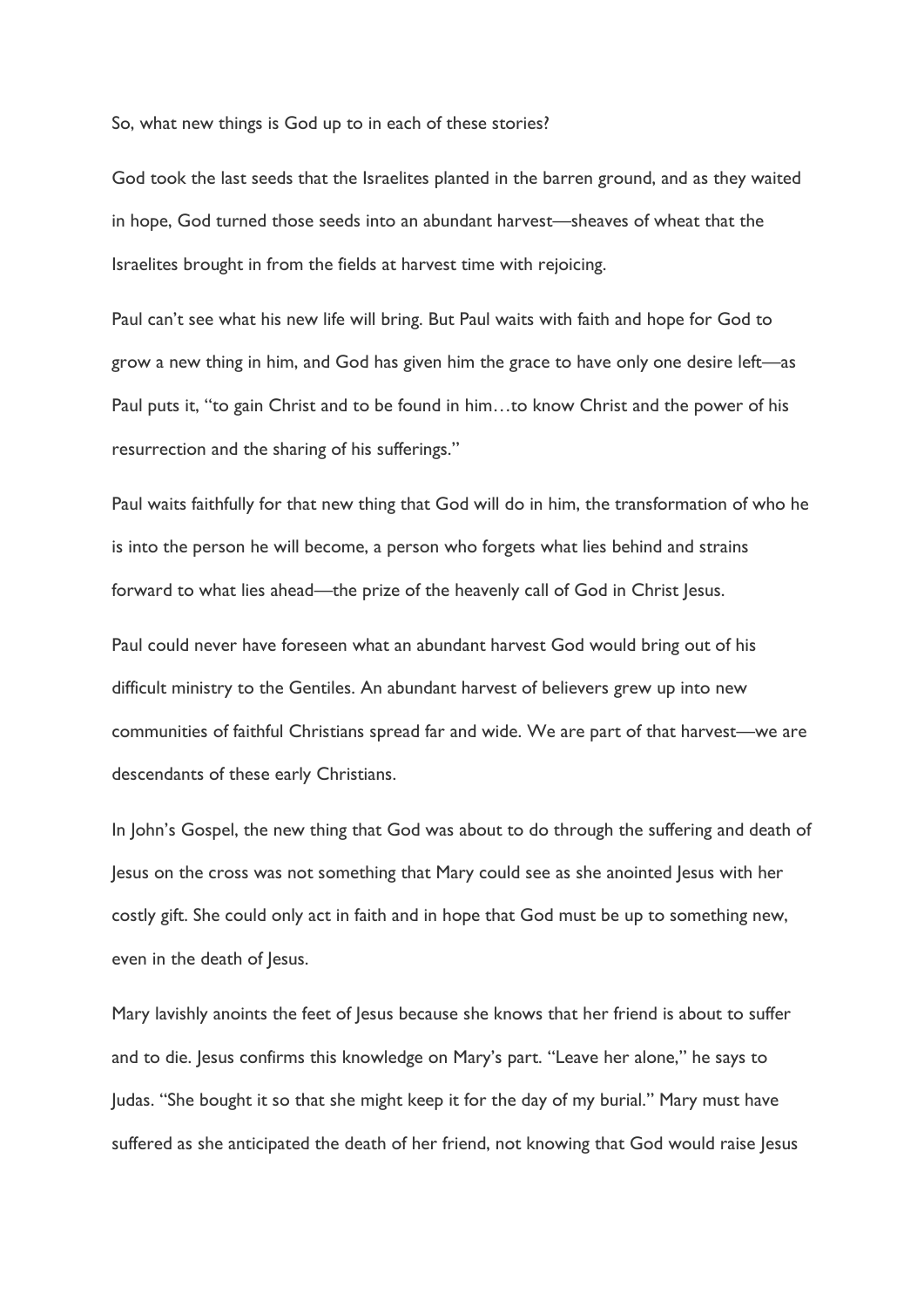from the dead after his crucifixion, death, and burial. Not knowing what was ahead, Mary poured out her gratitude and love on Jesus as she anointed his feet. She didn't know what new thing God was up to, but she did know that her sacrificial love for Jesus would last beyond the grave, into eternity.

As John's story turns to the final days of Jesus' life, those who accompany Jesus on his journey to the cross include not only Mary, a faithful disciple who devotes herself and all that she has to Jesus, but also Judas, the unfaithful disciple who steals from the common purse and will betray Jesus. Both are included in John's story of Jesus' death, both the one who is faithful and the one who is not, and their inclusion tells us a great deal about the meaning of the cross and the inclusive nature of God's grace.

Whilst we here in this church understand the inclusive nature of God's grace and love, there are others who do not. There are people who believe that a person who is gay should undergo conversion therapy in order to be 'healed'. Thankfully our government this week have banned this practice, but they failed to include those who are transgender. This is not the right message to send to the LGBTQI community and I hope this decision is overturned. There are people who profess to be Christian and yet use their position to preach a message of bigotry and homophobia. In May, Franklin Graham will be coming over to Liverpool to do just that. Thankfully, we at Liverpool Parish Church will be holding an event that clearly shares the inclusive message of the Gospel, that all are welcome and loved- just as they are.

When we struggle to carry our own crosses through the valleys of suffering and loss, when we can't imagine or believe that God is up to a new thing, today's Bible passages remind us that we are travelling in a great company of faithful people who have gone before us, hopefully, faithfully, and with extravagant love.